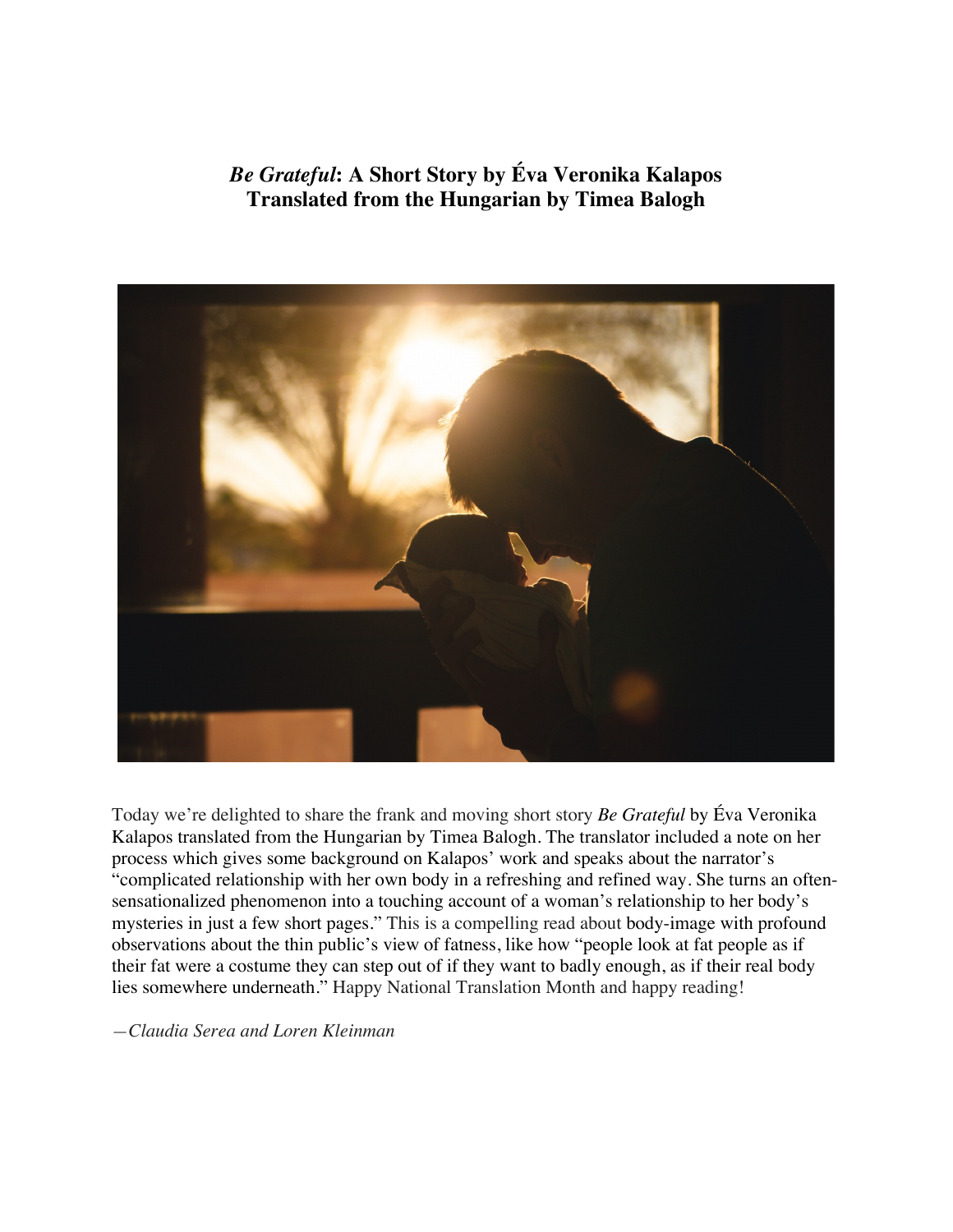## **Be Grateful**

At first, we thought I'd wet the bed. We were swimming in it. Then the pain started, and I knew.

Bernard didn't want to believe it. He wasn't willing to get ready. He just sat on the edge of the bed, sulking, saying how I'm not in my right mind, this just simply isn't possible. If I would've been able to talk, I would've defended myself, but I just laid in bed in the fetal position.

I've been fat for as long as I can remember. Not thick, bulky, or curvy, but fat. A big fat fatty. My body spills in every direction. My breasts aren't visible. I don't know how big they'd be if my fat didn't envelop them. I don't know what shape my face is. This is my face, I don't know a different one.

Until that morning, I'd never questioned why Bernard was with me. We started dating our freshman year of high school and have been together thirteen years, so it's second nature now. Of course, I always got surprised looks, but I never listened for what people whispered behind our backs. I considered Bernard my consolation prize. He's what I get in exchange for this disgusting body. That somebody—God knows why—loves it.

There are countless ways people tried to slim me down. My parents, my sister, even a personal trainer TV star. His eyes lit up when he saw me. He'd decided I was going to be his success story, but despite doing everything he told me to, despite sweating, fasting, the fat wouldn't budge. Not a centimeter.

Of course not. Because we are part of a whole. People look at fat people as if their fat were a costume they can step out of if they want to badly enough, as if their real body lies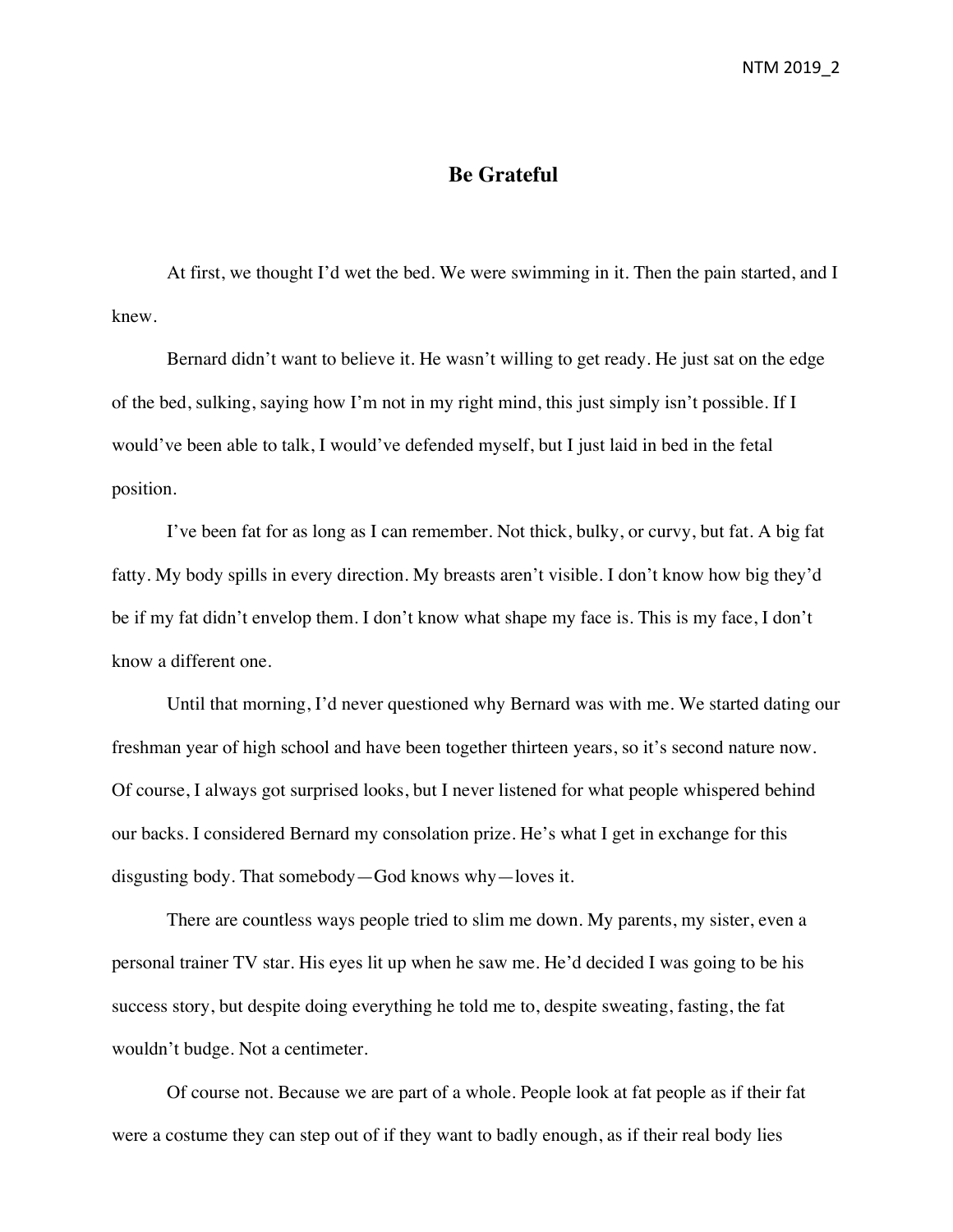somewhere underneath. I'm sure this works for some people, lots of people lose the weight. And they almost always gain it back.

Fat is armor. I don't want to give it up.

Mom screeched into the phone so loud that I threw it at Bernard's back, who was still sitting on the edge of the bed. He picked up the phone and robotically started calming her down while rocking himself back and forth. As if he were in as much pain as I was.

He only called the ambulance once I started screaming. The paramedic barked at us, why did we screw around this long, if something goes wrong, it'll be our fault. Bernard blanched. I couldn't think straight anymore.

I couldn't get an epidural, it was too late. And they couldn't have pushed the needle into my spine anyway. They didn't say that, but I saw it in their eyes. The doctor barely said a word to me. I don't know if he was mad because I'd come in so late, or because he was afraid I'd break the hospital bed. But he let Bernard in the room anyway.

Mom took us home two days later, because Bernard couldn't get a car. My sister visited us. She came at me the moment she stepped inside. How come we didn't notice, people notice these kinds of things. I didn't get sick? I didn't have cravings? How come I didn't pay more attention? She didn't believe these kinds of stories, even when she read about them on the internet. *A person notices, even if they don't have physical symptoms, which is ridiculous anyway. That is, that they wouldn't have any, because everyone does.*

She didn't leave until that evening with Mom, who wouldn't step out of the nursery all day. She only called me in when it was time to breastfeed. Until then she sat in the armchair with my baby in her arms.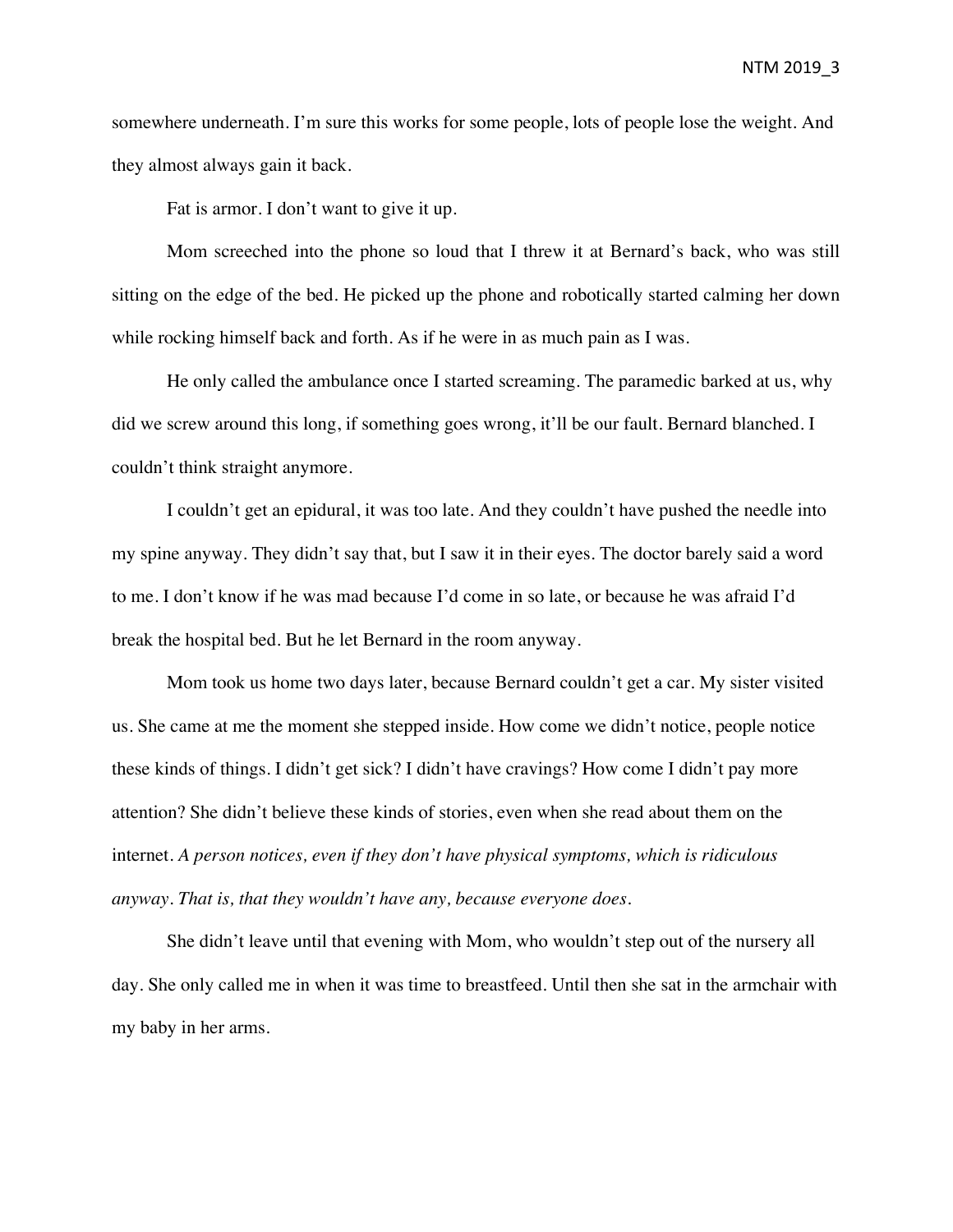We're alone now. I should sleep, but I'm hunkering in the bed with my knees to my chest. The digital clock has gone crazy, it shows 19 months and 25 days. The red letters vibrate in the dark. I'm scared to death.

*Be grateful that you have a child.* That's what escaped my sister's mouth this afternoon while Bernard was down at the store and Mom was humming some song in the nursery. It sounded familiar, but I can't recall the words. *Be grateful*, my sister said, and she pierced her lips together.

She's right. I never menstruate. That's another reason we didn't use protection. Bernard once brought up adoption during Christmas lunch. No one said anything, I chewed on the meat, which Mom never tenderizes enough, always leaving it too thick.

The cot stands in the corner of the room. My sister and her husband brought over their old one. I can see the small, dark, still package inside it. When they handed the baby to me, I didn't know what to do. I have little milk. Mom says if that doesn't change, we'll have to use formula. Cot. Milk. Formula. The red numbers shake violently. We wanted to buy a normal clock in place of the digital one, but we always put it off.

I don't know what I have to do with any of this. I didn't prepare for it. I wasn't expecting it. And yet here it is. I don't have time to think about whether I wanted this or not, whether I'm cut out for this or not. My gigantic body did this to me. It hid this child for nine months, and then pulled the rabbit out of the hat. If I were to say I don't want this, take the child back, I'm not cut out for this, I don't want to be responsible for another body, what would happen? *Be grateful. Do you have a heart?* 

As a girl, I always dreamt about giving birth to myself. To my true, skinny self, the one everyone wants to meet. But I did not dream about giving birth to someone else.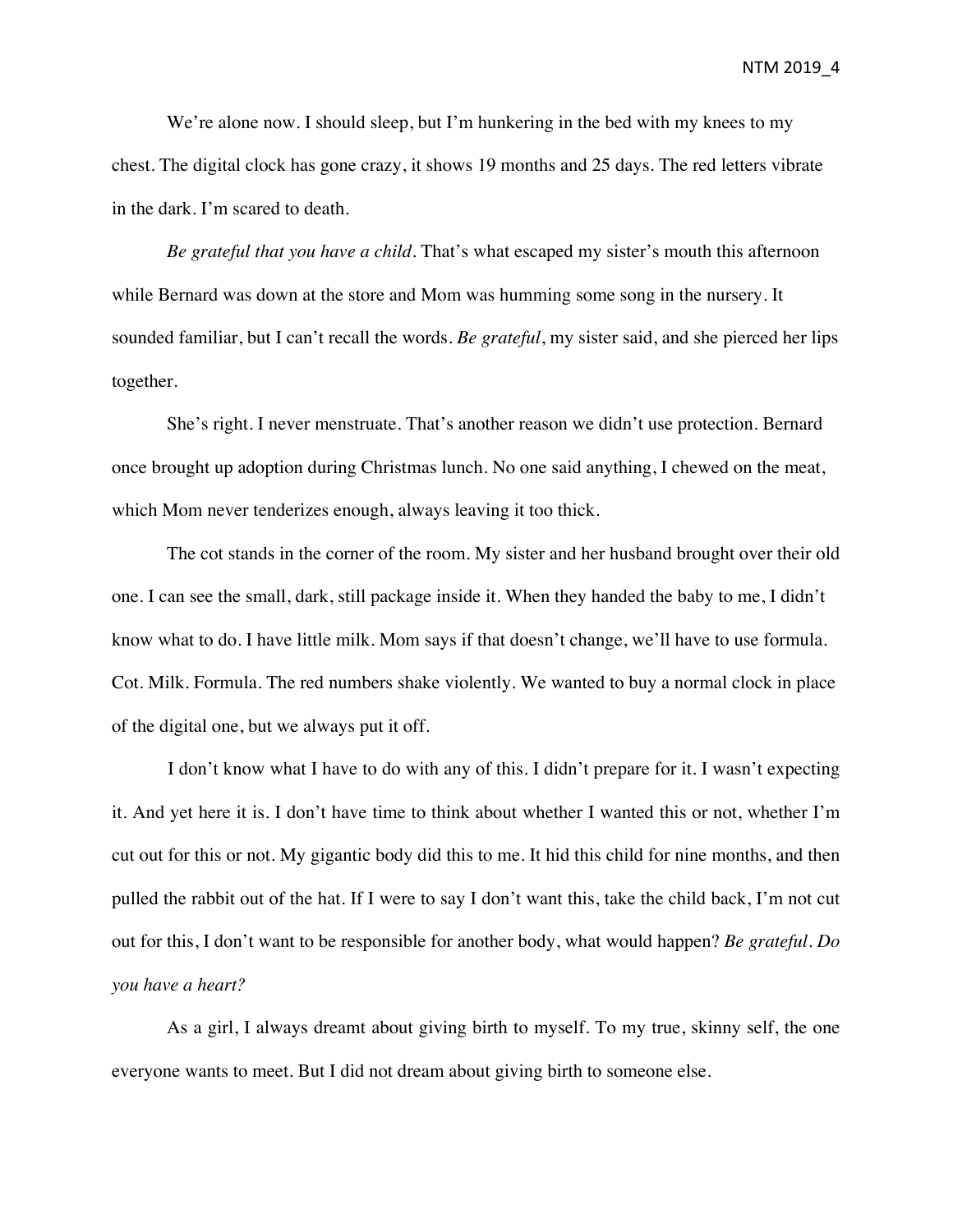Bernard searched for my eyes all day. When I squeezed his hand in the delivery room, his anger dissipated. Since then he's just been happy. He transformed his feelings, like he always does, like I've never been able to. As of this morning he's a dad, with a lot to lose. And maybe I do too.

The child starts to squirm, takes a deep breath, and will start crying any minute. The bed creaks under Bernard as he sits up. The soft, warm smell of his sweat drifts towards me. The light streaming in from the street draws his silhouette as he watches me in the pitch-black darkness.

#### *Translator's Note:*

What I most appreciate about *Be Grateful* is not only how frankly the narrator speaks about her body-image, but also the profound observations she makes about the general, thin public's view of fatness, like how "people look at fat people as if their fat were a costume they can step out of if they want to badly enough, as if their real body lies somewhere underneath." While the bodypositivity movement is a worthy and necessary movement, this story serves as a reminder of how far we have to go as a society and as individuals on how we treat fatness. I feel that these messages translate seamlessly into an American context. I also have a soft-spot for stories that consciously do not portray motherhood in a saintly light and that don't perpetuate the myth that all women want to be mothers.

Hungarian does not have gendered pronouns, and so when I come across undefined pronouns in work I'm translating, I typically ask the writer to tell me the intended gender of a pronoun. I purposely did not ask Kalapos about the gender of the child in "Be Grateful," because I am certain it is not an accident that the narrator never reveals the gender of her child. Maintaining the lack of gender specification present in the original makes it clear to the English reader on a language-level the lack of attachment the mother of the story has towards her child.

The lines "As a girl, I always dreamt about giving birth to myself. To my true, skinny self, the one everyone wants to meet," struck me so deeply when I first heard Kalapos read this piece at a reading in Budapest this past spring. Kalapos expresses her narrator's complicated relationship with her own body in such refreshing and refined ways to me. She turns an often-sensationalized phenomenon into a touching account of a woman's relationship to her body's mysteries in just a few short pages. Maintaining this tenderness and precision were my primary goals in my translation.

*— Timea Balogh, translator*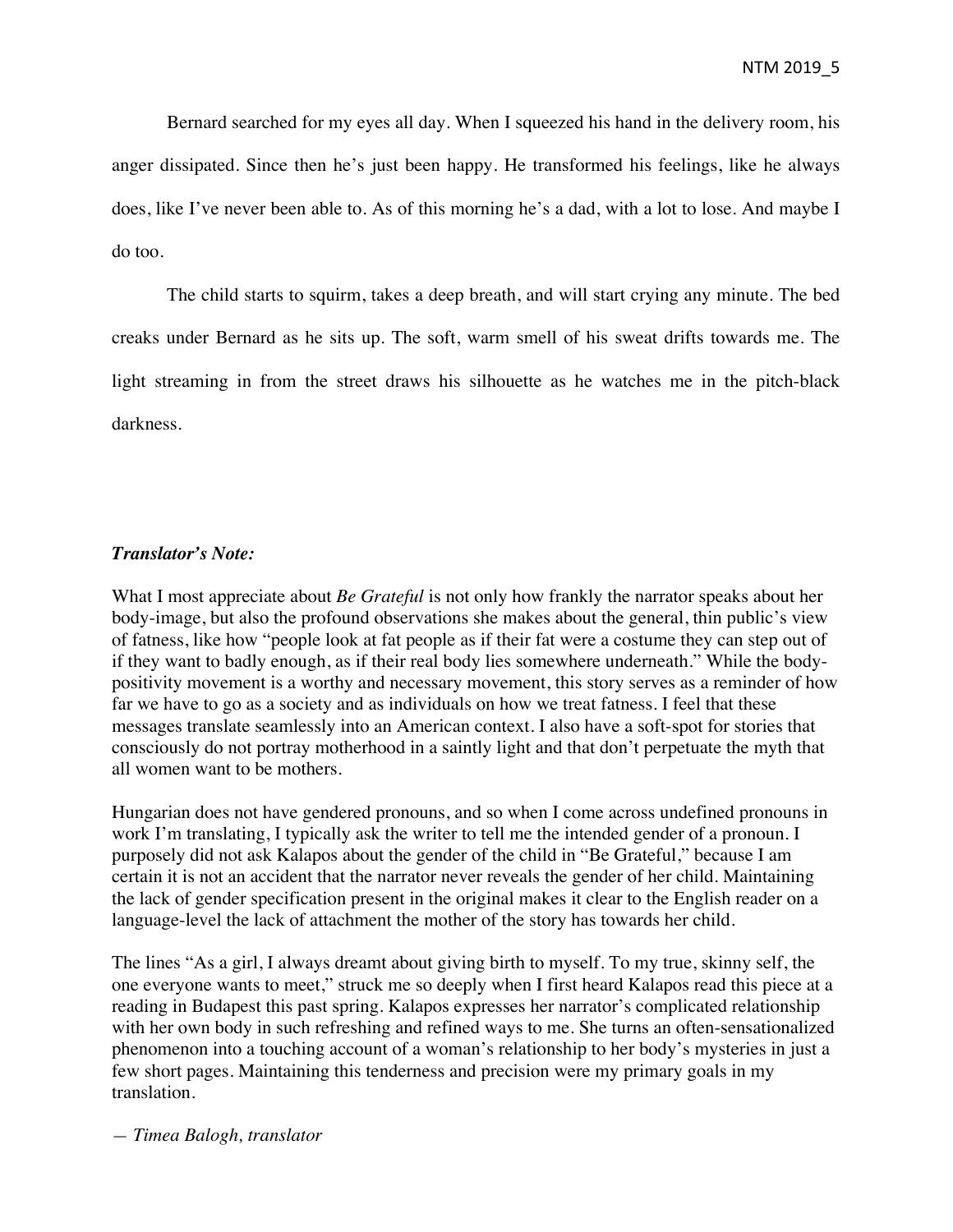### NTM 2019\_6